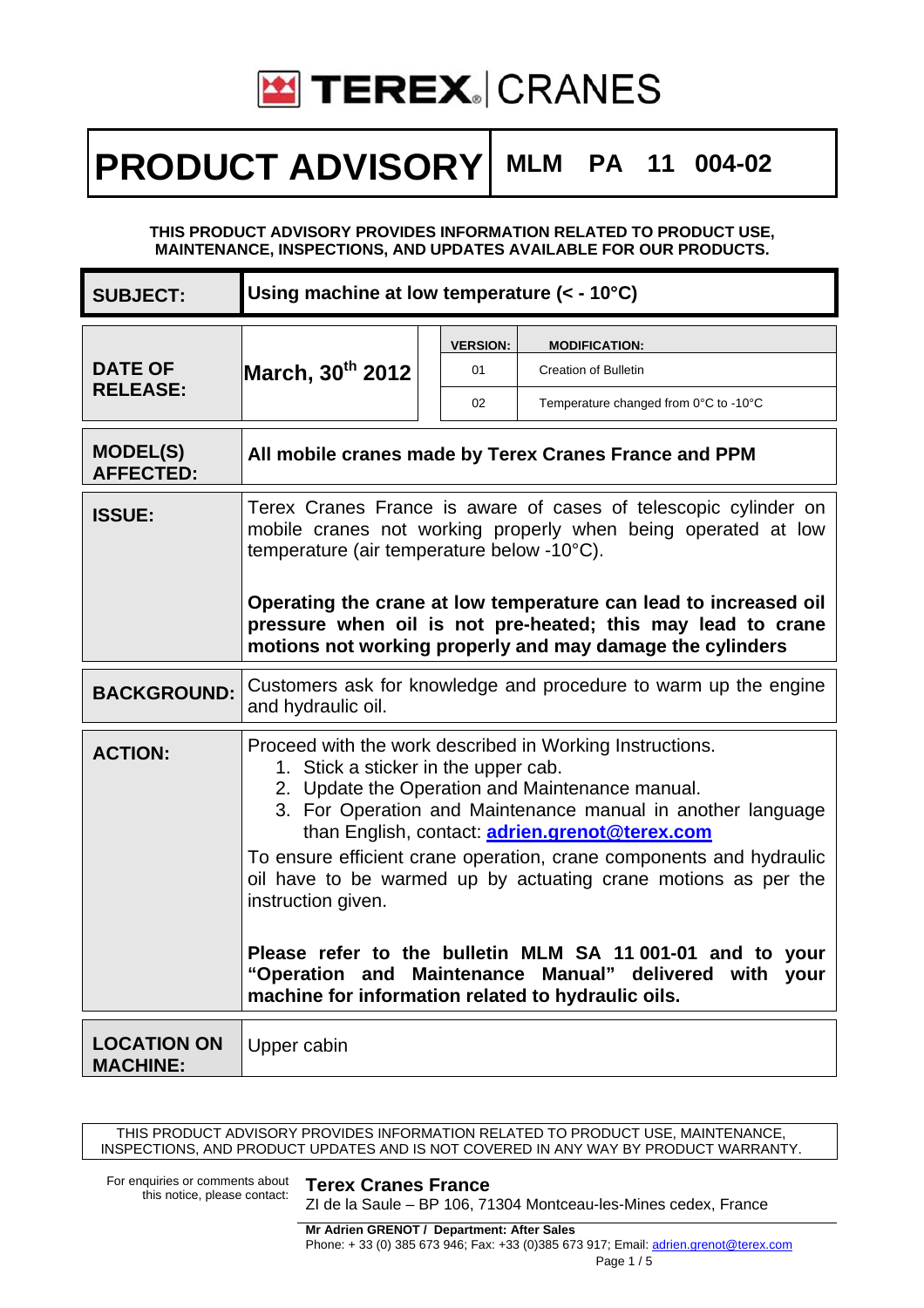

# **PRODUCT ADVISORY MLM PA 11 004-02**

| <b>WORKING</b><br><b>INSTRUCTION:</b>    | 1) Stick the sticker <b>Z7544068</b> inside the upper cab on the right<br>window.                                                                                                                                                                                                                                          |  |
|------------------------------------------|----------------------------------------------------------------------------------------------------------------------------------------------------------------------------------------------------------------------------------------------------------------------------------------------------------------------------|--|
| <b>Ref Terex WI:</b>                     | <b>NOTICE</b><br>$\leq 0^{\circ}$<br>2) Update the Operation and Maintenance manual (pages<br>provides in annex).<br>Content of the updated part of the manual:<br>1. Starting the machine after long inactive period at<br>temperature below -10°C<br>2. Using the crane functions in temperatures below $-10^{\circ}$ C: |  |
| <b>WARRANTY</b><br><b>REIMBURSEMENT:</b> | not applicable                                                                                                                                                                                                                                                                                                             |  |

THIS PRODUCT ADVISORY PROVIDES INFORMATION RELATED TO PRODUCT USE, MAINTENANCE, INSPECTIONS, AND PRODUCT UPDATES AND IS NOT COVERED IN ANY WAY BY PRODUCT WARRANTY.

For enquiries or comments about<br>this notice, please contact:

#### **Terex Cranes France**

ZI de la Saule – BP 106, 71304 Montceau-les-Mines cedex, France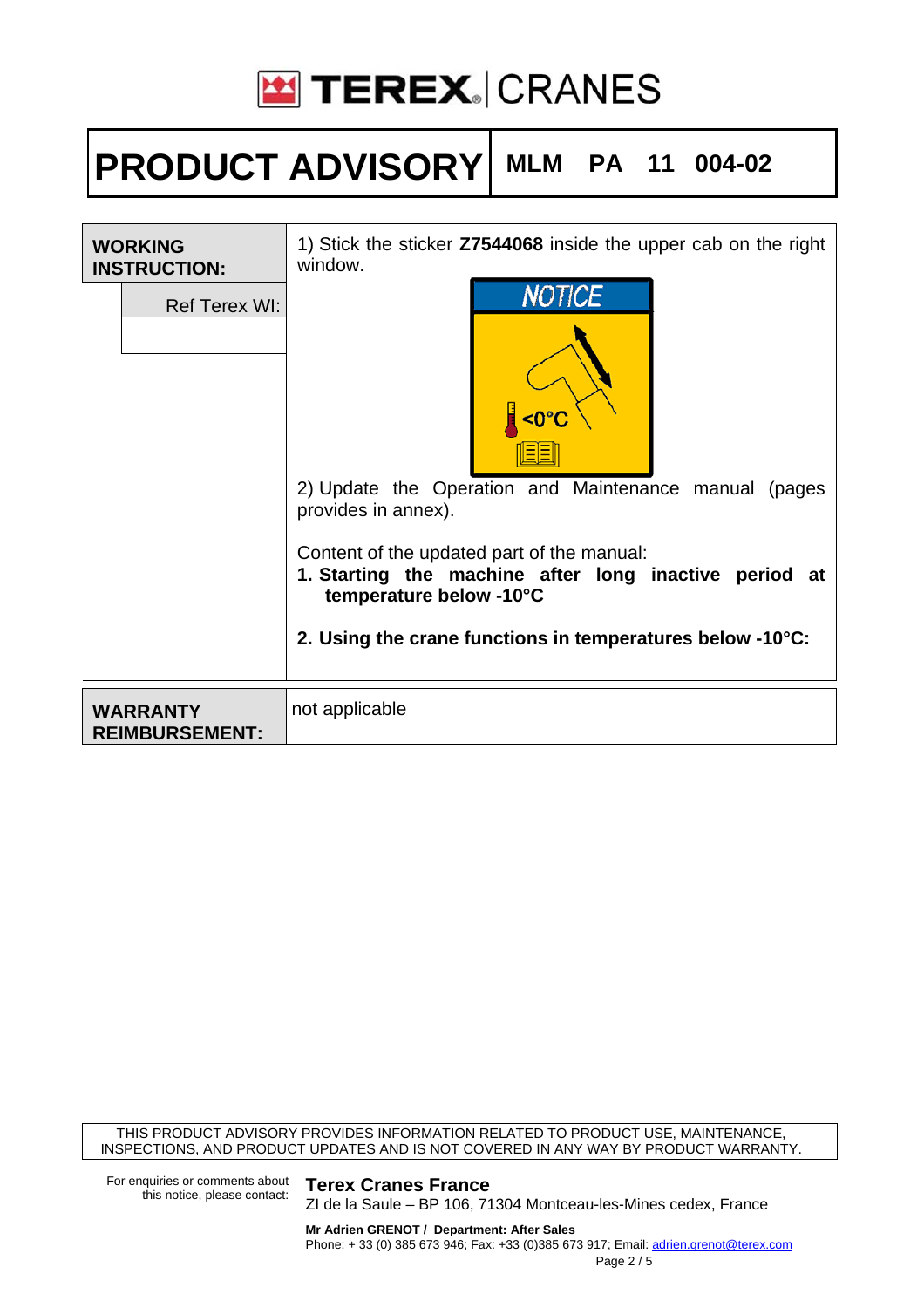

Operation and Maintenance manual

*Using the machine in cold conditions* 

*a) Starting the machine after extended periods of inactivity in temperatures below -10°C.* 

Once the engine has been switched on, leave it running 20 minutes:

To bring the engine to a normal operating temperature

- engine at idling speed
- in neutral
- suspension lowered
- parking brake applied
- without performing any crane movements

To bring mechanisms to normal service temperature:

Turn on the cab heater to warm up the interior and defrost the vehicle

- level the suspension for on-road use
- *b) Using the crane functions in temperature below -10°C*



After travelling by road or after the crane has been unused for more than one hour: Heat the hydraulic oil in the tank by slewing for at least 15 minutes without releasing the slewing brake with the heat engine running at between 1,000 and 1,500 rpm.

Fully raise and lower the boom at **½ maximum speed.** 

Fully telescope all the boom sections unladen **at 1/3 maximum speed.** 



**Telescoping out at maximum speed when the oil is cold could damage the telescoping cylinder(s).** 

**Fully retract all the boom sections into the storage position.** 

**The machine can be used normally after this procedure has been performed.**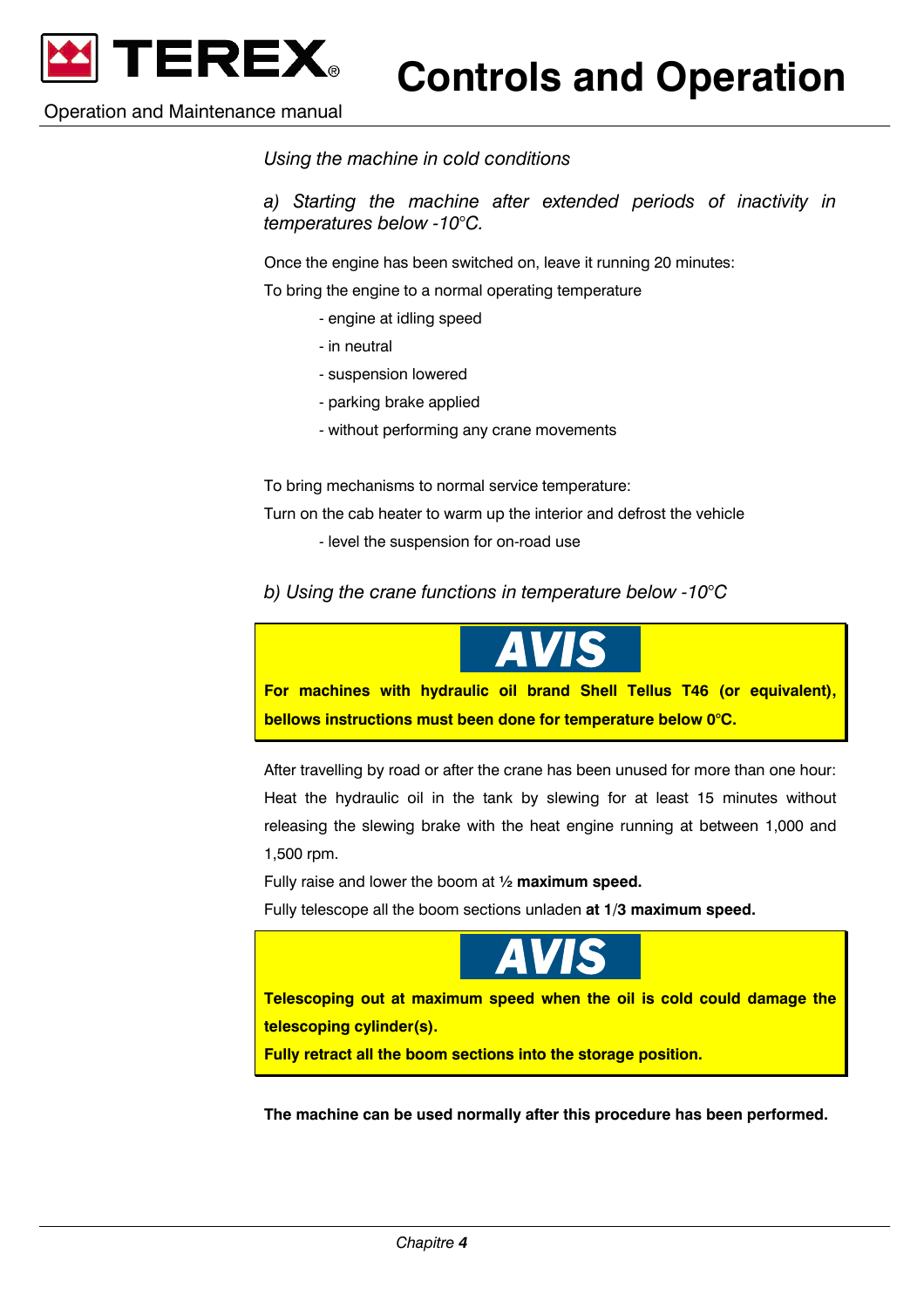

## **Controls and Operation**

Operation and Maintenance manual



**In cold conditions:** 

**Keep the suspension lowered.** 

**Leave the engine running for 20 minutes to warm up the hydraulic oil.** 

**The suspension accumulators may be damaged if the hydraulic oil is not** 

**warm enough.** 

### *Stopping the engine*

Leave the engine running a few moments before switching it off.

Turn the key to switch off the engine and the ignition.



**Never switch the engine off if the range selector is in any position other than neutral "N".** 



**Never accelerate just before stopping the engine, as the turbo compressor may be damaged through lack of lubrication.**